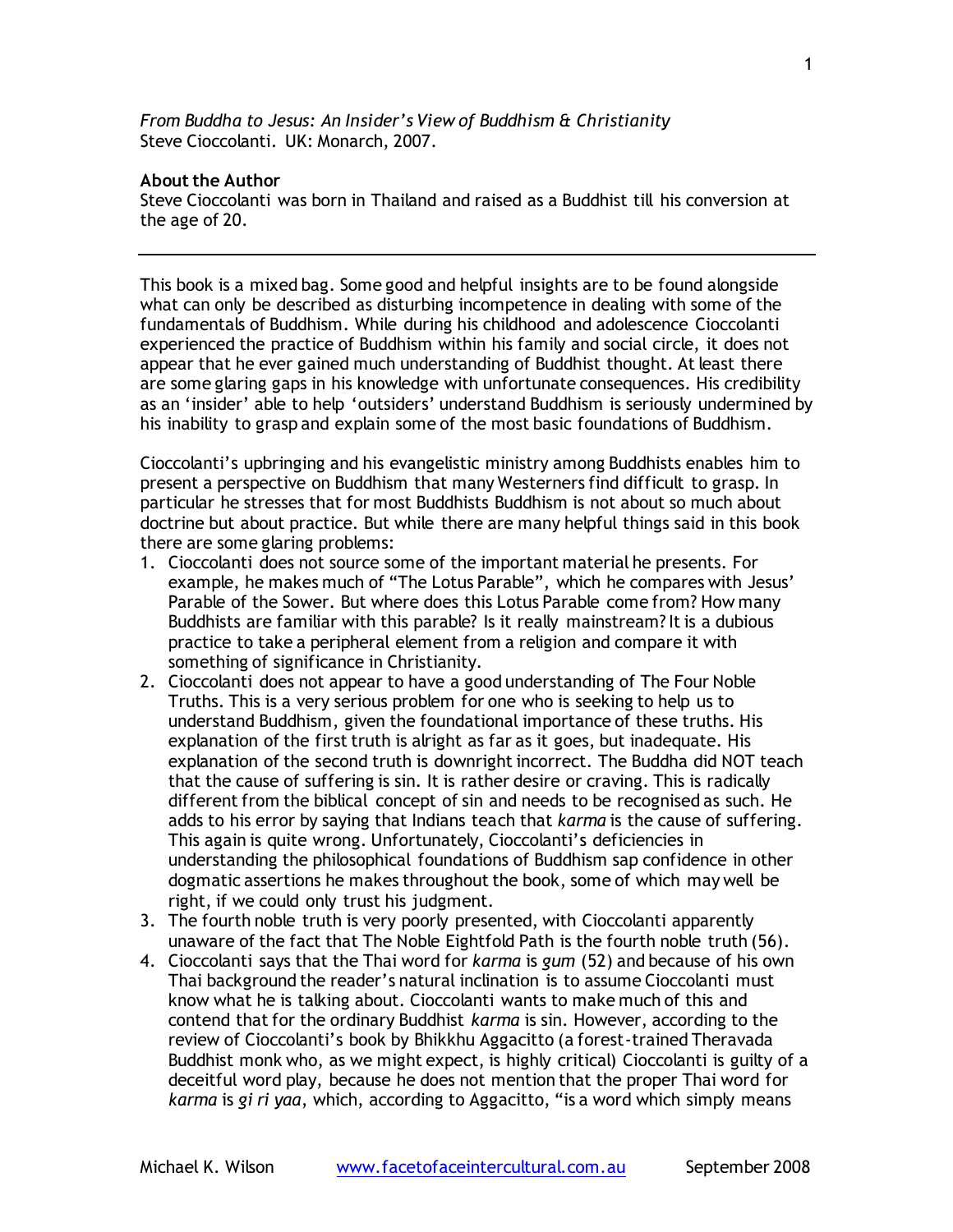an action or deed without necessarily any moral value judgment and is reserved *specifically* for the teachings of the Buddha." At the very least Aggacitto's critique at this point raises serious questions as to the competence of Cioccolanti's handling of this linguistic issue.

- 5. Aggacitto rightly draws attention to Cioccolanti's completely incorrect statement that "Buddha taught that human nature is a sinful nature" (53).
- 6. Having given some examples of the 227 rules for Buddhist monks, Cioccolanti says: "If you can do all of the above (plus more!) consistently every day of your life, you may have hope of going to Heaven. But if you can't, you have absolutely no hope. It is hopeless, according to Buddha!" Aggacitto responds: "This is complete nonsense, this is never taught in the Tipitaka…" Here is a challenge then for Cioccolanti. Where in the Three Baskets of Pali Buddhist scripture is there evidence that the Buddha taught what Cioccolanti says he taught. Further, why does Cioccolanti insist on continually confusing "Heaven" with "nirvana"? These are very different concepts! I raise these questions while agreeing with Cioccolanti that Buddhism ultimately requires each person to 'save' himself, whereas Christians are totally dependent for their salvation on what Christ has done. Nevertheless, Aggacitto's critique needs to be answered.
- 7. There are, however, some valid criticisms of Buddhism made by Cioccolanti that are poorly answered by Aggacitto. Cioccolanti gives the example of a polio victim who was told by a local monk that his physical deformity prevented him from becoming a monk. It is a pity Cioccolanti does not source this exclusion in Buddhist texts, which it is actually quite possible to do. Aggacitto's weak counter is to say that this custom came about because many people wanted to join the Sangha so that others would care for them. Here Aggacitto is doing less than justice to Buddhist texts.
- 8. Aggacitto denies that Siddhartha Gautama taught that only monks can go to "Heaven" (Cioccolanti's ill-advised substitution again!). However, the Pali texts repeatedly treat the monks as an elite group and do clearly indicate that one's chances are slim of attaining enlightenment outside the Sangha.
- 9. Cioccolanti drops another clanger, also rightly picked up by Aggacitto, when he comments: "'Don't kill' also means you can't eat any meat, you must be a vegetarian" (78). This is quite simply wrong and it is disturbing that Cioccolanti, for all his claims to have 'inside' knowledge, should get something so basic so wrong. Pali scripture clearly teaches that the Buddha himself ate meat and does allow the eating of meat with certain provisos. But the damage has been done by Cioccolanti. His mishandling of the fundamental Four Noble Truths and now his mistreatment of this very basic ethical issue seriously undermine his credibility as a commentator on Buddhism.
- 10. Associated with the point above is Cioccolanti's extravagant and unsubstantiated claim: ""Technically speaking, a Buddhist can't even kill bacteria, and every time you take antibiotics, you kill not only bad bacteria, but probiotics (good bacteria) as well" (78). Here Cioccolanti is confusing Buddhism with Jainism.
- 11.I have made the point above that Cioccolanti regularly makes unsubstantiated dogmatic assertions. Some of these are very basic and desperately need to be sourced. For example, he states, referring to "The Ten Karmas": "Buddha said this: there are 10 ways to go to Hell." This is such a fundamental point that Cioccolanti needs to demonstrate that the Ten Karmas are identifiable with "10 ways of death that will cause a human to go to Hell" (95). Indeed, the whole treatment of this issue in this chapter is ill-advised. Cioccolanti presents himself as